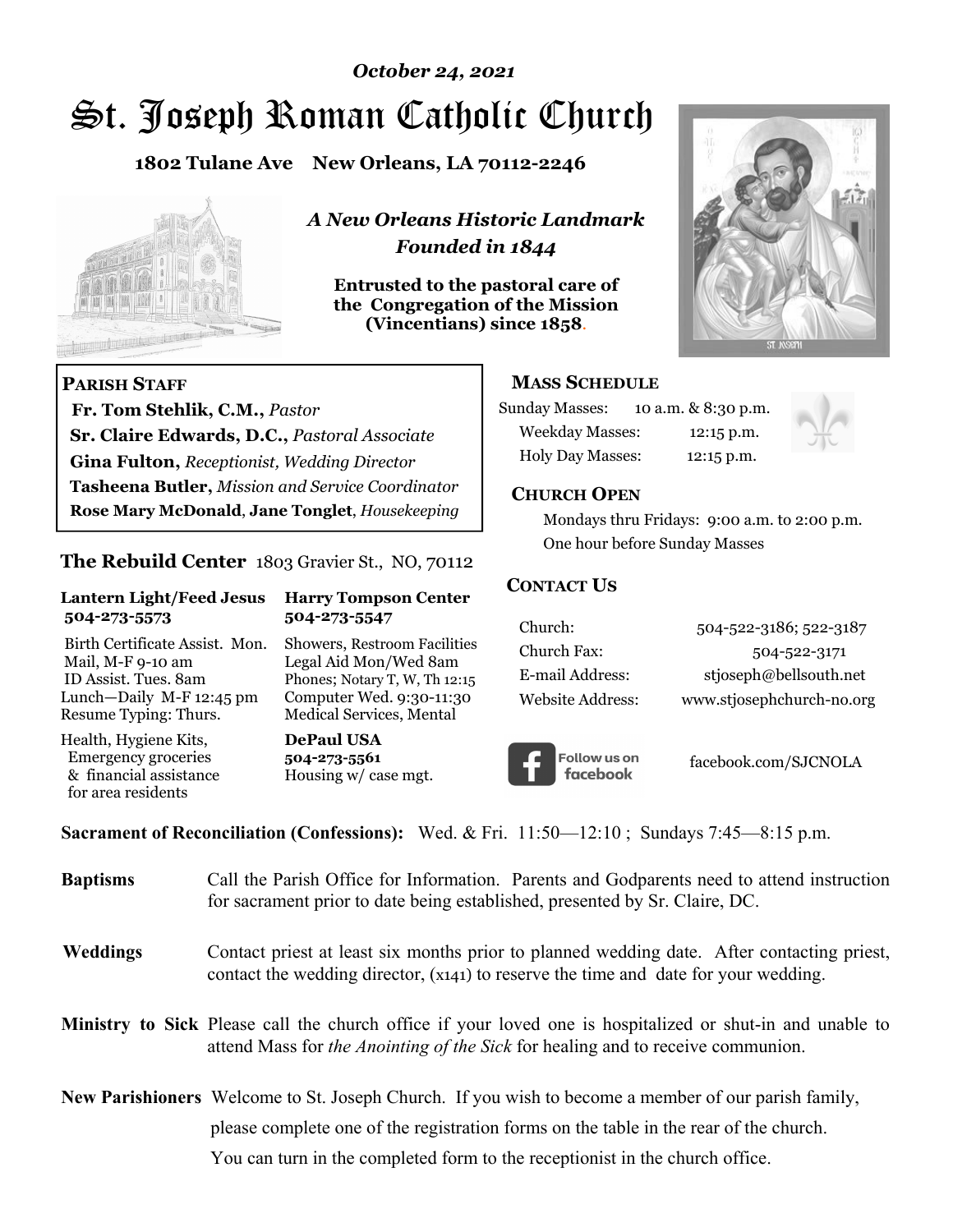# **Thirtieth Sunday in Ordinary Time October 24, 2021**



 **10:00 am Rosalie Blady +; Gene Legendre +; Martel Family (L&D)** 

 **8:30 pm** *St. Joseph Parishioners and Benefactors*

| Monday, October 25, $2021-$                                                                                                                                                                                                                                             | Sunday, Oct. 24, One in Faith #1123           |
|-------------------------------------------------------------------------------------------------------------------------------------------------------------------------------------------------------------------------------------------------------------------------|-----------------------------------------------|
| 12:15 pm Austin D'Alfonso<br>Tues, October 26, $2021-$<br>12:15 pm Ann Wallace; Jimmy Wylie +<br>Wednesday, October 27, 2021-<br>12:15 pm Hurricane Ida Victims; Jula Zaldivar; Addie & Fam.<br>Thursday, October 28, 2021—Ss. Simon & Jude<br>$12:15$ pm Tamara Tate + | <b>READINGS FOR THE WEEK</b>                  |
|                                                                                                                                                                                                                                                                         | Monday: Rom 8:12-17; Ps 68:2-21; Lk 13:10-17  |
|                                                                                                                                                                                                                                                                         | Tues: Rom 8:18-25; Ps 126:1-6; Lk 13:18-21    |
|                                                                                                                                                                                                                                                                         | Wed: Rom 8:26-30; Ps 13:4-6; Lk 13:22-30      |
|                                                                                                                                                                                                                                                                         | Thursday: Eph 2:19-22; Ps 19:2-5; Lk 6:12-16  |
|                                                                                                                                                                                                                                                                         | Friday: Rom 9:1-5; Ps 147:12-20; Lk 14:1-6    |
|                                                                                                                                                                                                                                                                         | Sat.: Rom 11:1-29; Ps 94:12-18; Lk 14:1, 7-11 |
| Friday, October 29, $2021-$                                                                                                                                                                                                                                             | Dt 6:2-6; Ps 18:2-4, 47, 51;<br>Sunday:       |
| 12:15 pm Children of Kibeho                                                                                                                                                                                                                                             | Heb 7:23-28; Mk 12:28-34                      |

#### **YOUR PRAYERS ARE ASKED FOR THE FOLLOWING PARISHIONERS , WHO ARE IN NEED OF HEALING:**

 Dorothy Alexander, Jorge Arzuaga, Beatrice Augustin, Anthony Blaise, Clarke Bordelon, Lawrence & Mamie Brown, Angelle Campbell; John & Cindi Caron, Betsy Conners, Sue Dakote, Gretchen Delo, Joyce Delo, Mary Duet, John & Kathleen Gebbia, Sylvia Daily-Powell, Joseph Delay, Terry Eggleston, Linda Elwood, Francis Frught, Heather Faircloth, Frances Fiegler, Donald Frazier, June & Mark Eiserloh, Shirley Gaither, Nancy Hale, CHF, Roselyn Hansen, John Hakanson, Sarah Hollier-Watkins, Jim Karam, Bill Kroetz, Nowell Lacking, Ken & Bette Kussman, Landy Lanza, James Leung, Andrew Marino, Sara Marino, Troy Martinez, Karen McCoy, Donna Moore, Maura O'Donovan, CHF, Joyce Randolph, Tina Roderfeld, Bernie Saul; Julius Saul; Pippy Sanders, Louise Sonnier, Mel & Gaspar Schiro; Theard Simms, Fr. Tom Stehlik, CM, Virginia Stehlik, Diedra Steibing, Malcolm Taylor, Jane Tonglet, Fritz Tripkovich, Corliss Truhill, Georgiana Prevost, Martha A. Treen, Marion Vaughn, Ann Wallace; Juanita Ware, Cathleen Ward, Warren Webster, Ozzie Welch, MaryWillis, Lynn Williams.

# THE YEAR OF THE EUCHARIST **FEAST OF FAITH**

#### **The Communion Procession**

 The priest receives Holy Communion, and then there is movement, a bustle of activity, as we prepare to join the Communion procession. This holy meal does not happen in silence! Instead, we sing together even as we rise and move forward in procession to the altar. We must change and move to receive the Eucharist, and fittingly so, since the Eucharist is transformative—it demands action of us, internal as well as external. We do not receive the sacrament in silence, but with a dialogue that is also a profession of faith: "The Body of Christ." "Amen." "The Blood of Christ." "Amen." We acknowledge the real presence of Christ in the Eucharist with our "Amen" of faith, but more, our "Amen" is also a prayer that we may become what we receive, the Body of Christ, living and active in the world. We receive him not that he may become a part of us, but that we may become a part of him—part, too, of all the others who receive him, the whole communion of believers.

#### **Only Say the Word**

 The bread is broken, the banquet is prepared, and now we are invited to the feast. Once more the priest holds the host, now broken, for us to see, and invites us to behold the one "who takes away the sins of the world." Truly blessed and happy are those invited to this meal, which is a foretaste of the heavenly banquet, the supper of the Lamb (Revelation 19:19). We respond to this invitation with a prayer to the Lord: we acknowledge that we are not worthy, but at the same time we are confident that the One who comes to us can heal us, body and soul. This prayer echoes the story of the centurion in Luke's Gospel. The centurion, a Gentile, asks healing for his servant, but does not consider himself worthy to have Jesus come under his roof—he believes that Jesus can heal his servant with a word, without even seeing him. Jesus is amazed at his faith. It is the same for us. We believe that Jesus speaks to us, comes to us, dwells with us, even though we neither hear his voice nor see his face.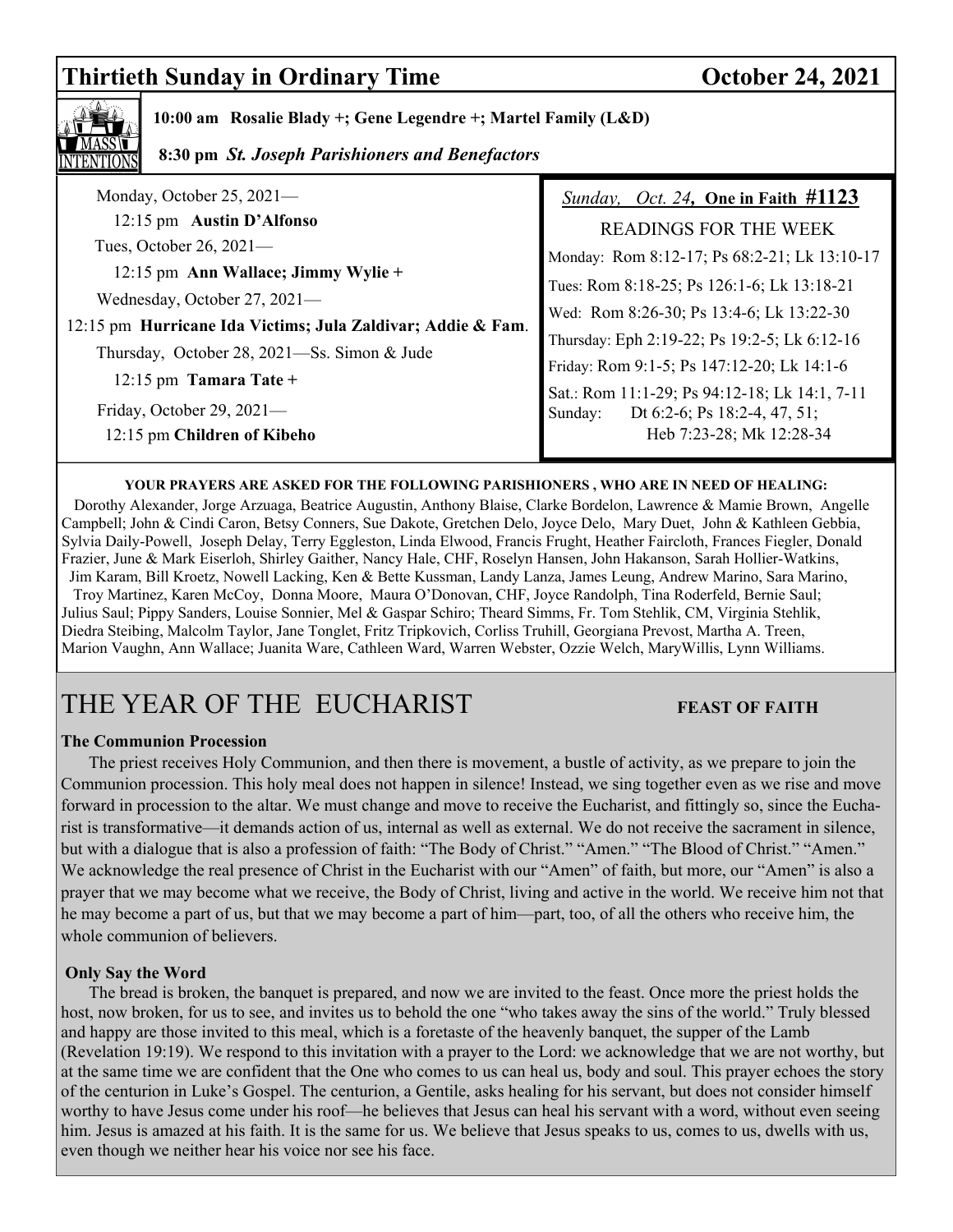The LORD has done great things for us; we are glad indeed. *— Psalm 126:3*

*Humility and charity are the two master-chords: one, the lowest; the other, the highest; all the others are dependent on them. For observe well that the preservation of the whole edifice depends on the foundation and the roof.* St. Vincent de Paul 

#### **TREASURE & STEWARDSHIP**

**October 17, Parish..……….……\$ 4,518.00** 

 *Thank you for your generosity!* 

**World Mission Sunday** is celebrated today, Sunday, October 24, 2021.

October is **Respect Life Month**. Find prayers and update on: http://www.respectlife.org/respect-life-month.

Retreat for Young Women Who are the women who accompanied Jesus? How did he affect them and they he? Through meditative prayer, solitude, nature, music, sharing and art, retreatants are invited to enter into their story. Retreat held on Nov. 12-14 at Archdiocese of NO Retreat Center (Cenacle). For info: www.retreatsforyoungwomen.com

**25th Anniversary Celebration**– In thanksgiving for 25 years of priestly ministry, we will celebrate Fr. Tom's ordination on November 13th, Saturday, at a special Parish Vigil Mass at St. Joseph with reception to follow.



## **TODAY'S READINGS**

**First Reading** — I will lead the people to brooks of water, on a level road, so that none shall stumble (Jeremiah 31:7-9). **Psalm** — The Lord has done great things for us; we are filled with joy (Psalm 126).

**Second Reading** — It was not Christ who glorified himself, but rather the one who said to him: You are my son: this day I have begotten you (Hebrews 5:1-6).

**Gospel** — Immediately the blind man received his sight and followed Jesus on the way (Mark 10:46-52).

# **RECOGNIZING JESUS**

 The star of today's Gospel is a panhandler. Bartimaeus is blind, yes, but he is probably also homeless and filthy, seen as a real nuisance to respectable citizens. Even so, it is Bartimaeus who recognizes Jesus as the Messiah, places all his faith in him, throws aside everything he has (his cloak), begs him for mercy, receives new vision, and follows Jesus on the way to suffering and death in Jerusalem. How desperate will we have to get before we can do the same?

# **Pope Francis'** *October* **Intention Missionary disciples**

We pray that every baptized person may be engaged in evangelization, available to the mission, and witnesses of a life that reflects the Gospel.

## **SANCTUARY CANDLE AND MASS INTENTIONS**

 The Sanctuary Candle is burning this week in memory of **Fredrick Arceneaux.** To reserve the Sanctuary Candle in memory of someone or for a special intention, call the church office (504-522-3186). The offering is \$15 for one week. The offering for Mass intentions is \$5.00.

#### **CHARTER FOR THE PROTECTION OF CHILDREN AND YOUNG PEOPLE**

In response to the Charter for the Protection of Children and Young People from the United States Conference of Catholic Bishops, the Archdiocese of New Orleans continues to make the Hot Line available for anyone who has been hurt or sexually abused by anyone who works for the Church. The Hot Line continues to be available; the number is (504) 522-5019. In continuing our commitment to support and to heal, we invite and encourage individuals who have been hurt or sexually abused recently or in the past by clergy, religious or other employees of the Archdiocese to call our Hot Line and your message will be received confidentially by a mental health professional. Anyone can make a direct call during regular business hours to the Victims' Assistance Coordinator at (504) 861-6253.